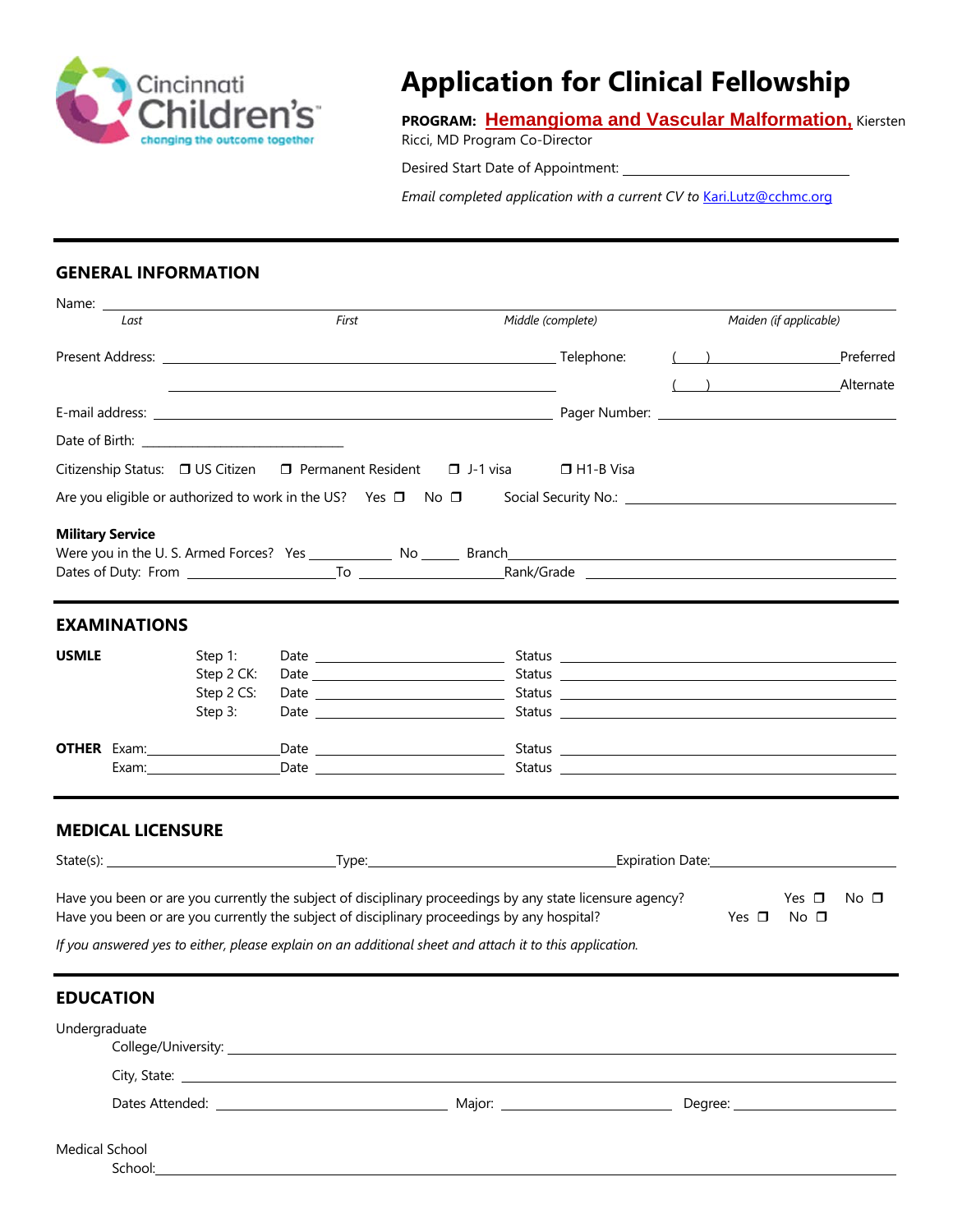| City/State:                              |         |                                                                |  |
|------------------------------------------|---------|----------------------------------------------------------------|--|
| Dates Attended:                          | Dearee: | <b>Graduation Date:</b>                                        |  |
| E.C.F.M.G. (if foreign trained): Number: |         | Issue Date:                                                    |  |
|                                          |         | Note: You must provide a copy of your valid ECFMG certificate. |  |

## **CURRENT & PRIOR TRAINING**

| Internship |  |                                                                                                                                                                                                                                |  |      |
|------------|--|--------------------------------------------------------------------------------------------------------------------------------------------------------------------------------------------------------------------------------|--|------|
|            |  |                                                                                                                                                                                                                                |  |      |
|            |  |                                                                                                                                                                                                                                |  |      |
|            |  |                                                                                                                                                                                                                                |  |      |
| Residency  |  |                                                                                                                                                                                                                                |  |      |
|            |  |                                                                                                                                                                                                                                |  |      |
|            |  |                                                                                                                                                                                                                                |  |      |
|            |  |                                                                                                                                                                                                                                |  |      |
| Fellowship |  |                                                                                                                                                                                                                                |  |      |
|            |  | Dates: the contract of the contract of the contract of the contract of the contract of the contract of the contract of the contract of the contract of the contract of the contract of the contract of the contract of the con |  |      |
|            |  |                                                                                                                                                                                                                                |  |      |
|            |  |                                                                                                                                                                                                                                |  | No ⊡ |

## **EXPERIENCE**

| <b>Organization &amp; Location</b> | <b>Position</b> | <b>Dates</b> |
|------------------------------------|-----------------|--------------|
|                                    |                 |              |
|                                    |                 |              |
|                                    |                 |              |
|                                    |                 |              |
|                                    |                 |              |
|                                    |                 |              |

Other Special Training, Skills, or Research Experience: Material Material Material Material Material Material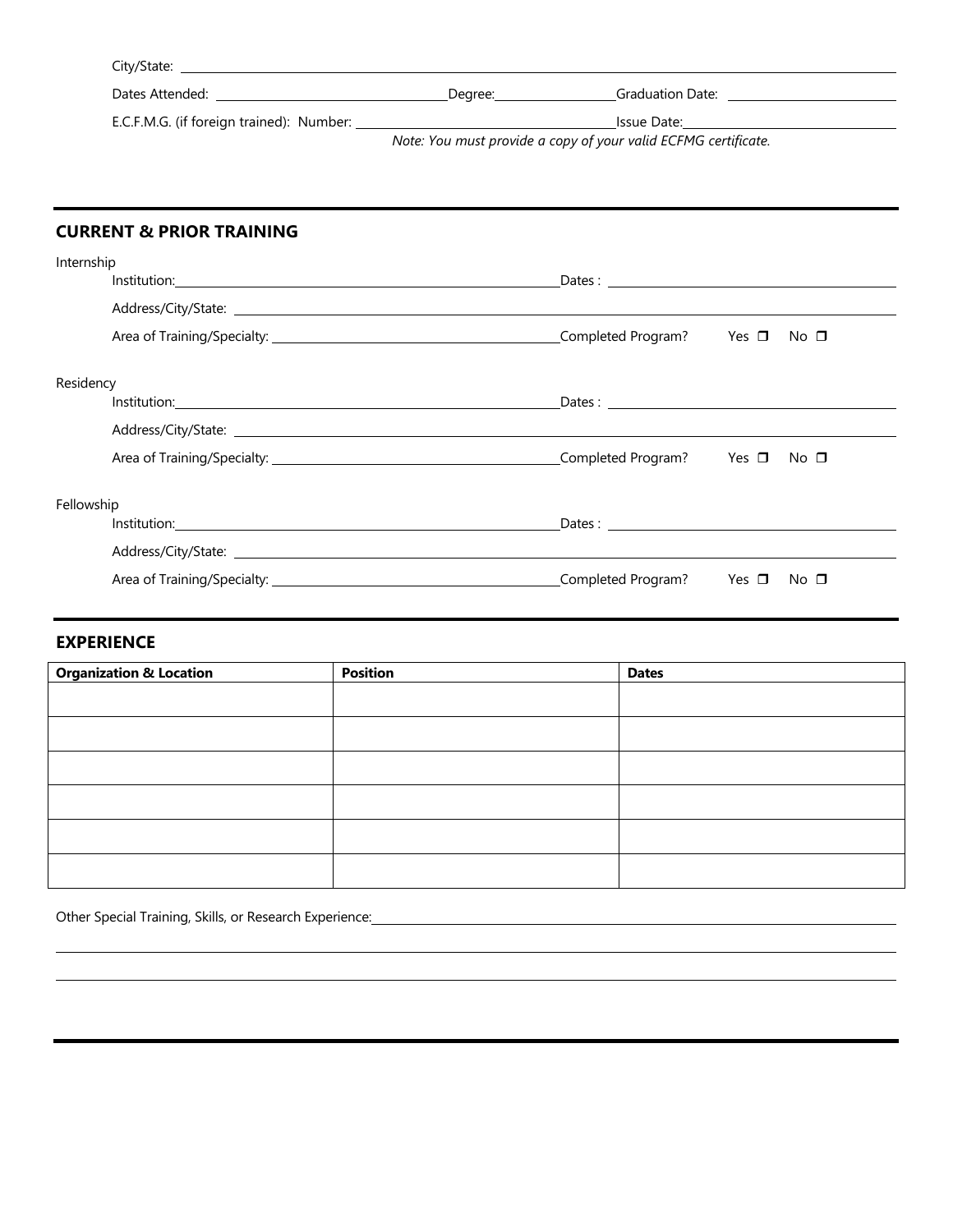### **PUBLICATIONS & PRESENTATIONS**

Members of Cincinnati Children's Hospital Medical Center Faculty, Attending Staff or House Staff known by the applicant:

The following documents are required to support your fellowship application:

- A minimum of two letters of recommendation. One letter should be from the Director of your Residency Training Program.
- Current curriculum vitae
- Copy of medical school diploma
- ECFMG certificate (if applicable)

Please contact the program directly for information about any additional requirements.

Optional: A recent photograph

*Cincinnati Children's Hospital Medical Center affords equal employment opportunity to qualified employees and applicants, regardless of their race, color, religion, sex, national origin, age, physical or mental disability, military or veteran status, sexual orientation, or other protected status in accordance with applicable federal, state, and local laws and regulations.*

#### **Applicant Acknowledgement and Authorization**

I authorize Cincinnati Children's Hospital Medical Center (CCHMC) to investigate all statements made during my application process and to obtain conviction records, make employment reference checks, and obtain any other information CCHMC deems relevant to its hiring process. I fully release CCHMC (including its current or former officers, employees, agents, attorneys, and contractors) and all other related persons or entities from any and all liability for any damages that may result from obtaining or furnishing such information.